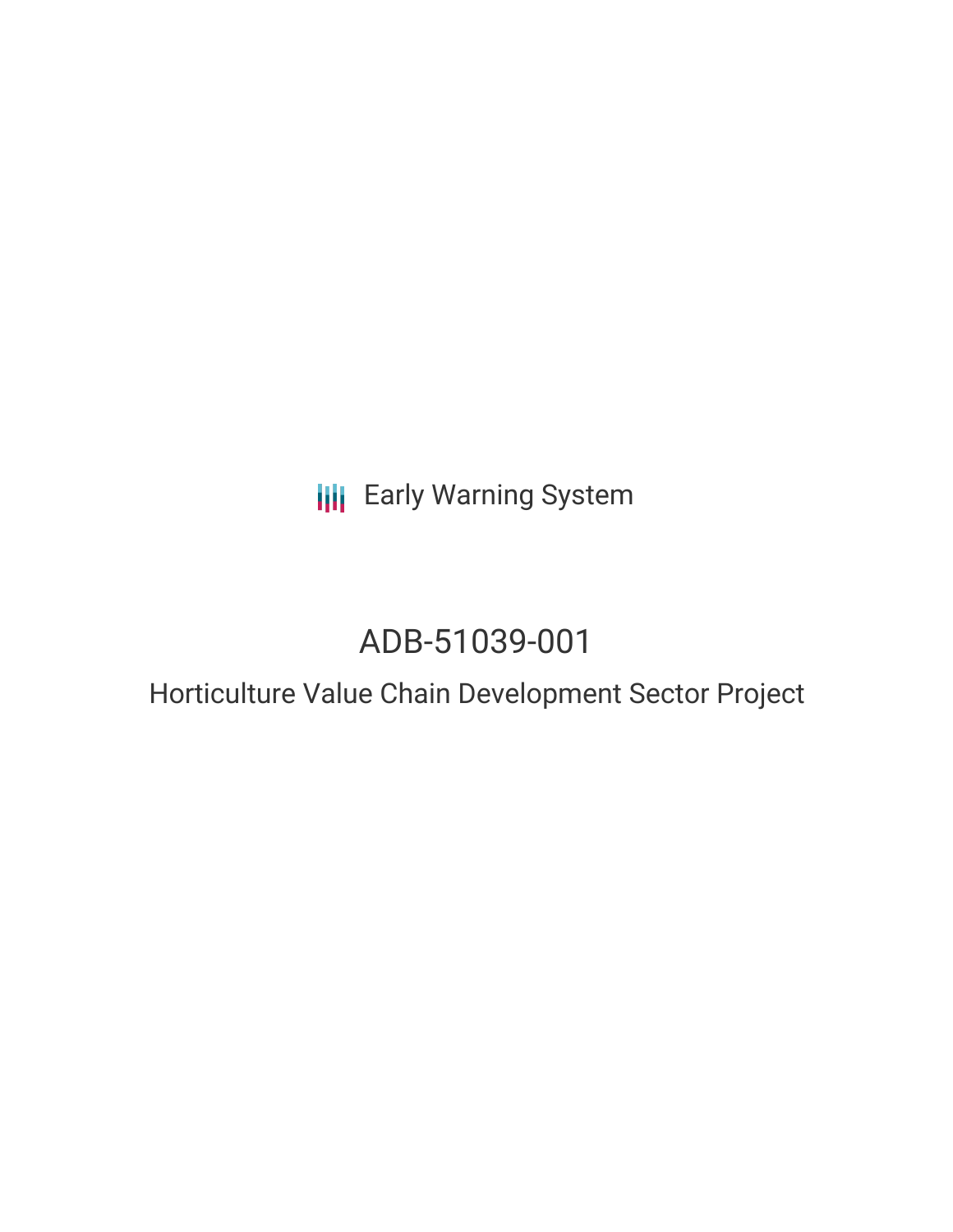

## **Quick Facts**

| <b>Countries</b>              | Afghanistan                  |
|-------------------------------|------------------------------|
| <b>Financial Institutions</b> | Asian Development Bank (ADB) |
| <b>Status</b>                 | Approved                     |
| <b>Bank Risk Rating</b>       | U                            |
| <b>Voting Date</b>            | 2017-09-08                   |
| <b>Borrower</b>               | Government of Afghanistan    |
| <b>Sectors</b>                | Agriculture and Forestry     |
| <b>Investment Type(s)</b>     | Fund                         |
| <b>Grant Amount (USD)</b>     | $$0.60$ million              |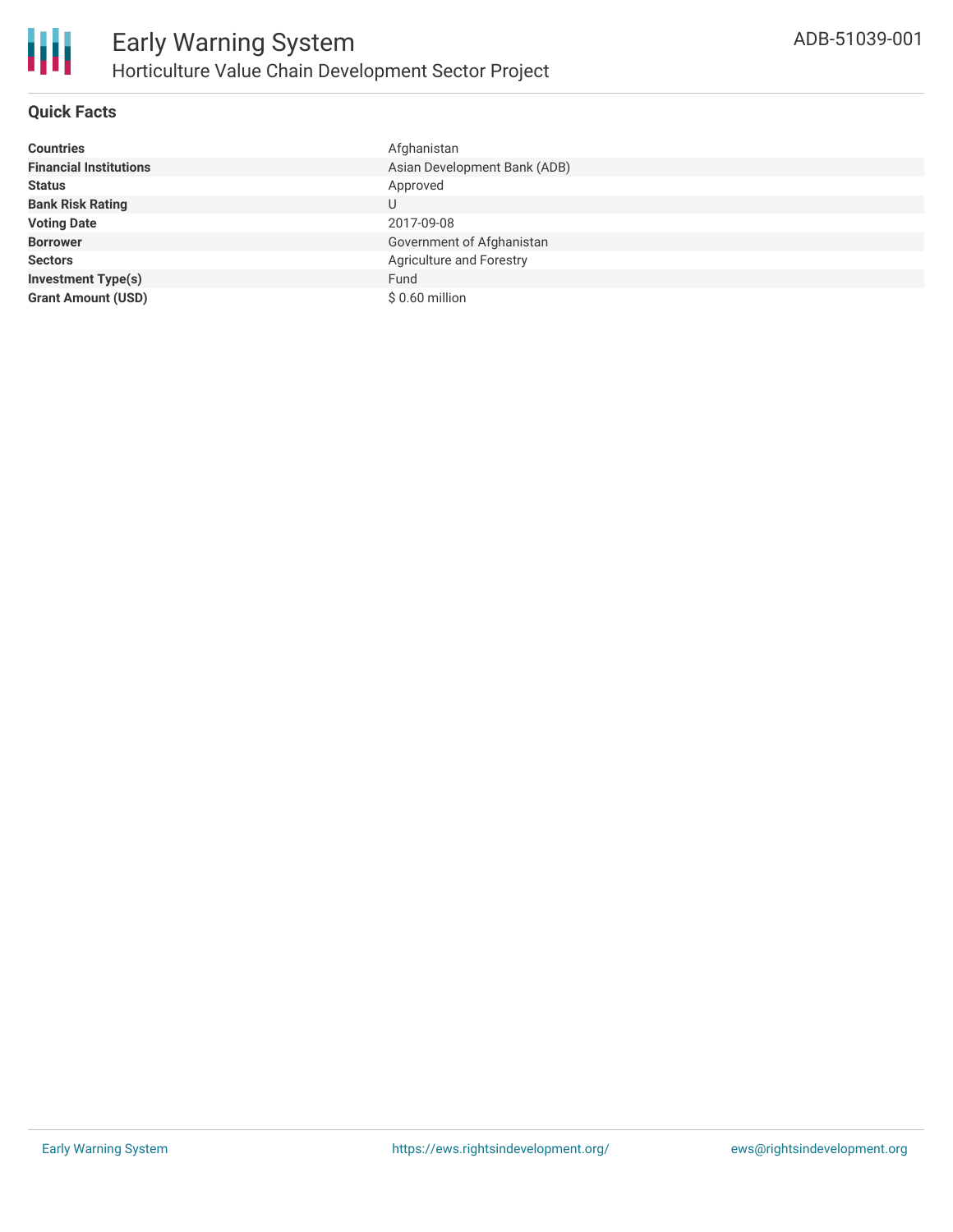

# **Project Description**

#### CONSULTING SERVICES

The TA will require two packages of consulting services (i) Package 1 An international consulting firm to conduct the IFS (Output 1) using the quality- and cost-based selection (QCBS) method, with 90:10 quality-cost ratio and simplified technical proposals; (ii) Package 2 Two (2) individual consultants (one international and one national) to assist project processing and implementation startup (Output 2). Package 1 will be lump-sum while Package 2 will be time-based.

8. It is important to note that the consulting inputs for implementation startup in Package 2 will not be mobilized until after the grant negotiation and that these inputs will last until the implementation support consultancy is mobilized. Therefore, it is not appropriate to include these two individual consultants in Package 1. ADB will engage the consulting firm and individual consultants in accordance with ADB Procurement Policy (2017, as amended from time to time) and the associated Project Administration Instructions/TA Staff Instructions.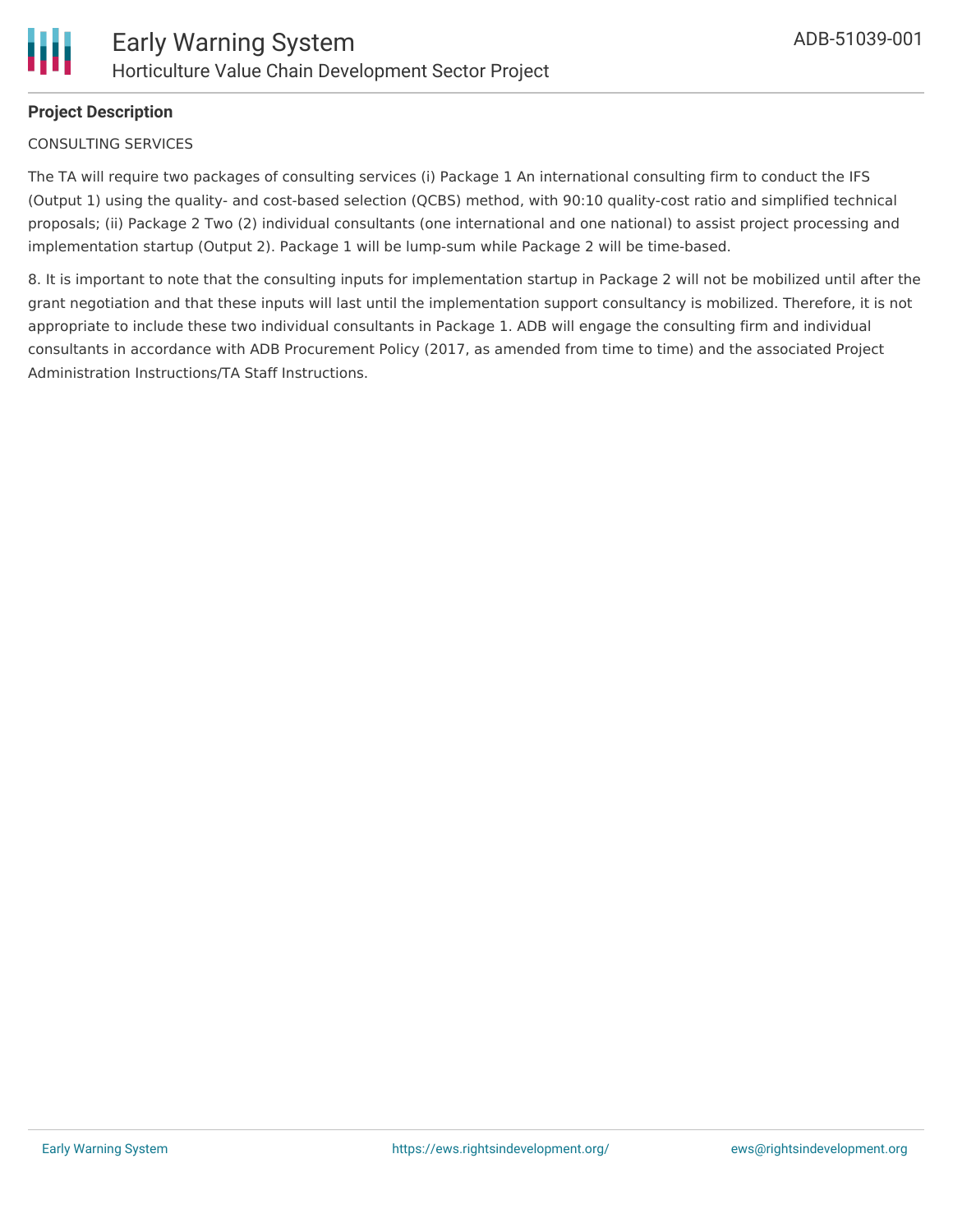

### **Investment Description**

Asian Development Bank (ADB)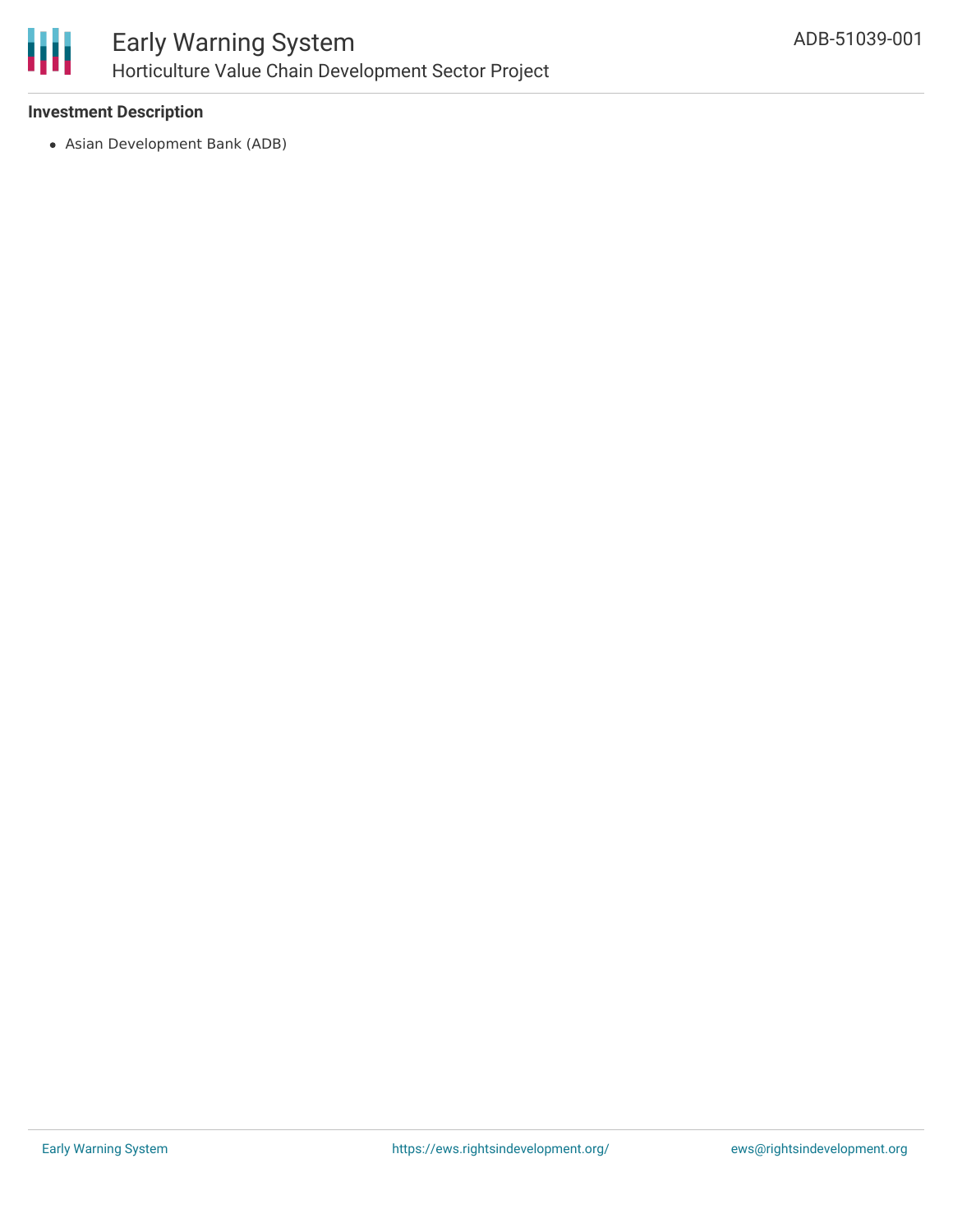

### **Contact Information**

#### ACCOUNTABILITY MECHANISM OF ADB

The Accountability Mechanism is an independent complaint mechanism and fact-finding body for people who believe they are likely to be, or have been, adversely affected by an Asian Development Bank-financed project. If you submit a complaint to the Accountability Mechanism, they may investigate to assess whether the Asian Development Bank is following its own policies and procedures for preventing harm to people or the environment. You can learn more about the Accountability Mechanism and how to file a complaint at: http://www.adb.org/site/accountability-mechanism/main